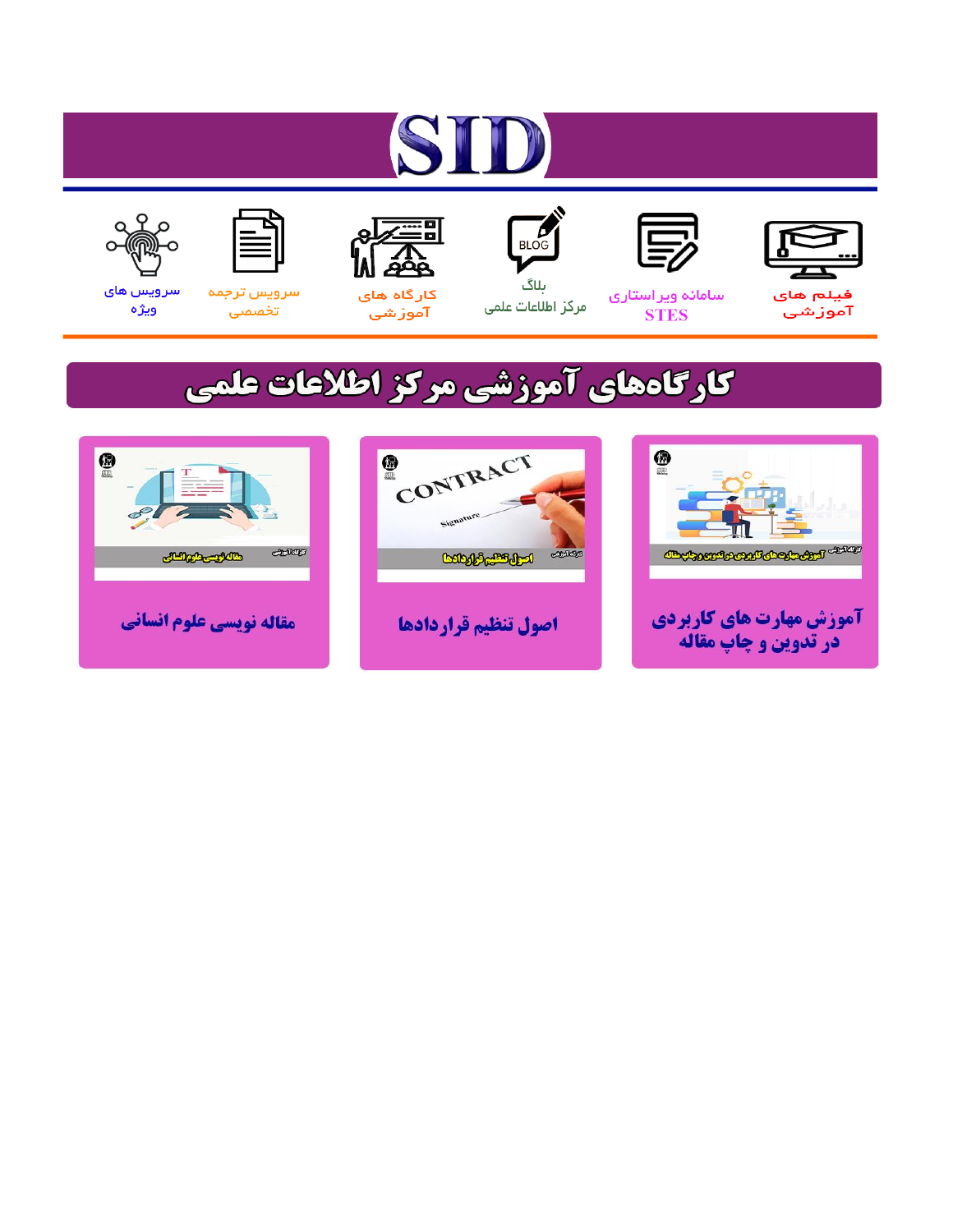

## Journal of Herbal Drug

journal homepage: **[www.jhd.iaushk.ac.ir](http://www.jhd.iaushk.ac.ir/)**



#### *Rosa foetida* **Herrm. flowers as a future natural antibacterial agent against the main cause of skin burn wound infections,** *Pseudomonas aeroginosa***.**

#### **Maedeh Rezghi<sup>1</sup> , Seyyed Reza Hoseinidoust<sup>2</sup> , Jinous Asgarpanah<sup>1</sup>\***

*<sup>1</sup>Department of Pharmacognosy, Faculty of Pharmacy, Pharmaceutical Sciences Branch, Islamic Azad University, Tehran – Iran (IAUPS);*

*<sup>2</sup>Department of Microbiology, Faculty of Pharmacy, Pharmaceutical Sciences Branch, Islamic Azad University, Tehran – Iran (IAUPS);*

**\*Email:** *taxolfa@yahoo.com*

#### **ARTICLE INFO ABSTRACT**

*Type: Original Research Topic: Medicinal Plants Received January 15th 2014 Accepted April 15th 2014*

#### *Key words:*

- *Antibacterial*
- Pseudomonas aeruginosa
- *Rosa foetida*
- *Skin burn wounds*

**Background & Aim:** Belongs to Rosaecea family, *Rosa foetida* is one the Persian native plants which has not been investigated biologically. As it is traditionally used topically as poultice to treat infectious skin burns, the present paper focused on the assessment of the antibacterial activities of different extracts of *R. foetida* flowers against the main cause of skin burn wounds infections, *Pseudomonas aeruginosa*.

**Experimental:** The antibacterial activity and MIC value determination were investigated by cup plate method and micro plate dilution method respectively.

**Results:** All *R. foetid* extracts had inhibition activity on the growth of *P. aeruginosa* of which the aqueous and methanol extracts exhibited the strongest activities. Inhibition zone diameter and MIC values of the concentration of 125 mg/ml of both extracts were found to be somehow the same as those of the standard drug, Imipenem/Cilastatin (8/8 μg/ml).

**Recommended applications/industries:** Results demonstrated that the plant is effective against the standard and pathogenic strains of *P. aeruginosa* and could be a potential source of effective natural antibacterial compounds to be applied in further phytochemical and invivo biological studies.

#### **1. Introduction**

Burn wound infections are a serious complication of thermal injury and there are about 12000 deaths per year due to thermal injury. Although presently more patients with burns die of pneumonia than of burn wound

infection, burn wound sepsis remains an important infectious complication in this population (Weinstein and Mayhall, 2003). Since the most common causes of burn wound infections were bacteria, burn wounds were treated by the exposure method, with application of topical antimicrobials and antibiotics to the burn wound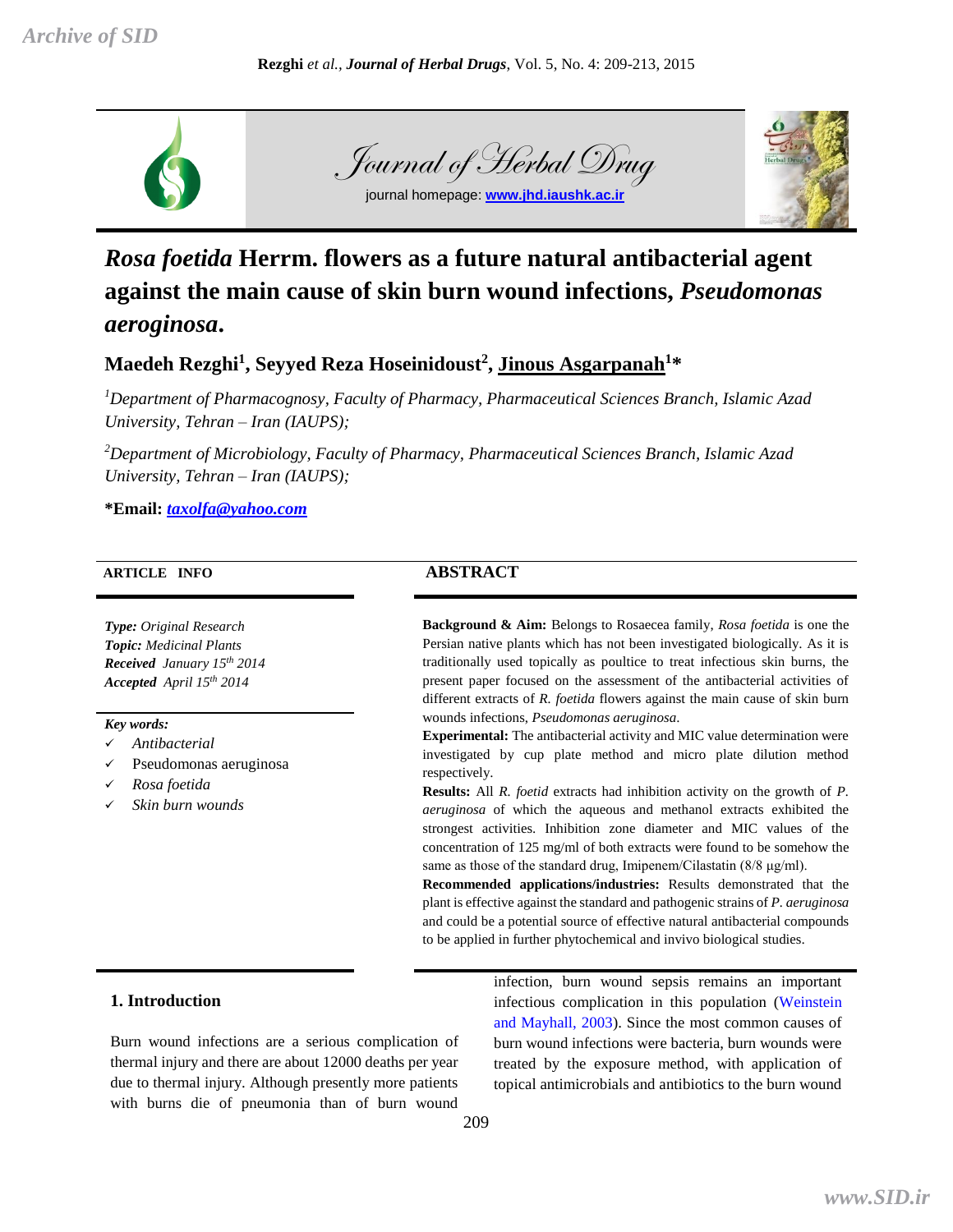surface. *Pseudomonas aeruginosa* plays a prominent role as an etiological agent involved in serious infections in burned patients (Sutter and Hurst, 1966; Kominos and Charles, 1972).

It is well-recognized as a pathogen which exhibits inherent drug resistance and represents a leading cause of morbidity due to burn wound infection (Eckert *et al*., 2006). Reports of *P. aeruginosa* infection analyses in Burn Centers and Hospitals of Tehran to estimate their frequency and antibiotic susceptibility showed that the frequency of *P. aeruginosa* resistance to most of antibiotics including gentamicin, ceftizoxime, carbenicillin, cephaothin and ceftazidime was over 90% (Rastegar Lari *et al*., 1998). Reports from another study in a major burn center in Tehran showed that all *P. aeruginosa* strains were multi drug resistant. The percentage of resistance to tested antibiotics was: imipenem 97.5%, amikacin 90%, piperacillin 87.5%, ceftizoxime 72.7%, gentamicin 67.5%, ciprofloxacin 65%, ceftriaxone 60%, and ceftazidime 57.5% (Ranjbar *et al*., 2011). According to the previous reports, there is a pressing need for alternative therapeutics against this pathogen and additional studies are required to find antibacterial prophylaxis and new substitutes for current bacterial-resistant antibiotics.

Iran is one of the countries having endemic *Rosa* species and *Rosa foetida* Herrm. is one of the species widely spread throughout the country from Western to central and southern parts (Amin, 2005). *Rosa* species are well known for their medicinal and cosmetic properties. *Rosa* species are reported to have antibacterial, anti-inflammatory and diuretic properties (Mahmood *et al.,* 1996; Brinkworth *et al*., 1992; Frederick *et al*., 2002). The commercial significance of *R. damascena* lies particularly in rose oil which has a high international demand, and Iran is one of the major producers of this oil and the related aromatic water called "Golab" in Persian (Loghmani-Khouzani *et al.,* 2007). Rose hips which are rich in Vitamin C (300-4000 mg/100 g) (Ercisli, 2007) and antioxidants also have market demand for their role in enhancing the body immune system against infections and particularly the common cold.

A native plant to Iran, *Rosa foetida* Herrm. (Rosaceae family) has yellow flowers without scent which some find objectionable. Since there were no yellow rose native to Europe, its introduction from

Persia was an important addition to the cultivation of roses, and it is now an important contributor to the stock of cultivated roses (Forsyth, 2007). Its common name is Persian yellow rose and is wildly distributed in Kurdistan Mountains, west of Iran. The decoction of the petals is used in Iranian traditional medicine as antidiarrhea and for treatment of stomach disorders. It is topically used as a poultice to treat burns especially the burn wound infections. It is also used traditionally in some foods as a yellow color agent. Reports on *Rose foetida* flowers volatile oil composition have been published and hydrocarbons including n-nonadecane, 1 heptadecene and n-dodecanoic acid were the main group of constituents in the oil (Asgarpanah *et al*., 2014). Since there have been no attempts to study the antibacterial activity of *R. foetida* flowers against the main cause of burn wound infections, *P. aeruginosae* up to now, we prompted to evaluate the antimicrobial properties of methanol, chloroform and aqueous extracts of *R. foetida* flowers against *P. aeruginosa* standard strain and five pathogen clinical strains isolated from patients suffering burn wound infection. This investigation is done to confirm the biological basis for the folkloric use of these flowers as natural antibacterial agent for treatment of burn wound infections.

#### **2. Materials and Methods**

#### *2.1. Plant material*

Fresh flowers of *R. foetida* were collected in June 2012 from Divandarreh, in Kurdistan Province, Iran: (N35°54´, E 32°46´, 1850 m). Specimen was identified by Dr. G.H. Amin and voucher was deposited in the Herbarium of Pharmaceutical Sciences Branch, Islamic Azad University (IAU), Tehran under code number 7042 AUPF.

#### *2.2. Extraction Procedure*

2 kg of chopped fresh petals were separately extracted by percolator apparatus using methanol, chloroform and water. Each extraction repeated for 3 times. The methanol and chloroform extracts were concentrated by rotary evaporator apparatus and the solvent removed to produce a dark brown gummy solid. The aqueous extract concentrated and dried by leaving it in room temperature. All extracts were kept in sterile vials in a dark and cool place for further tests.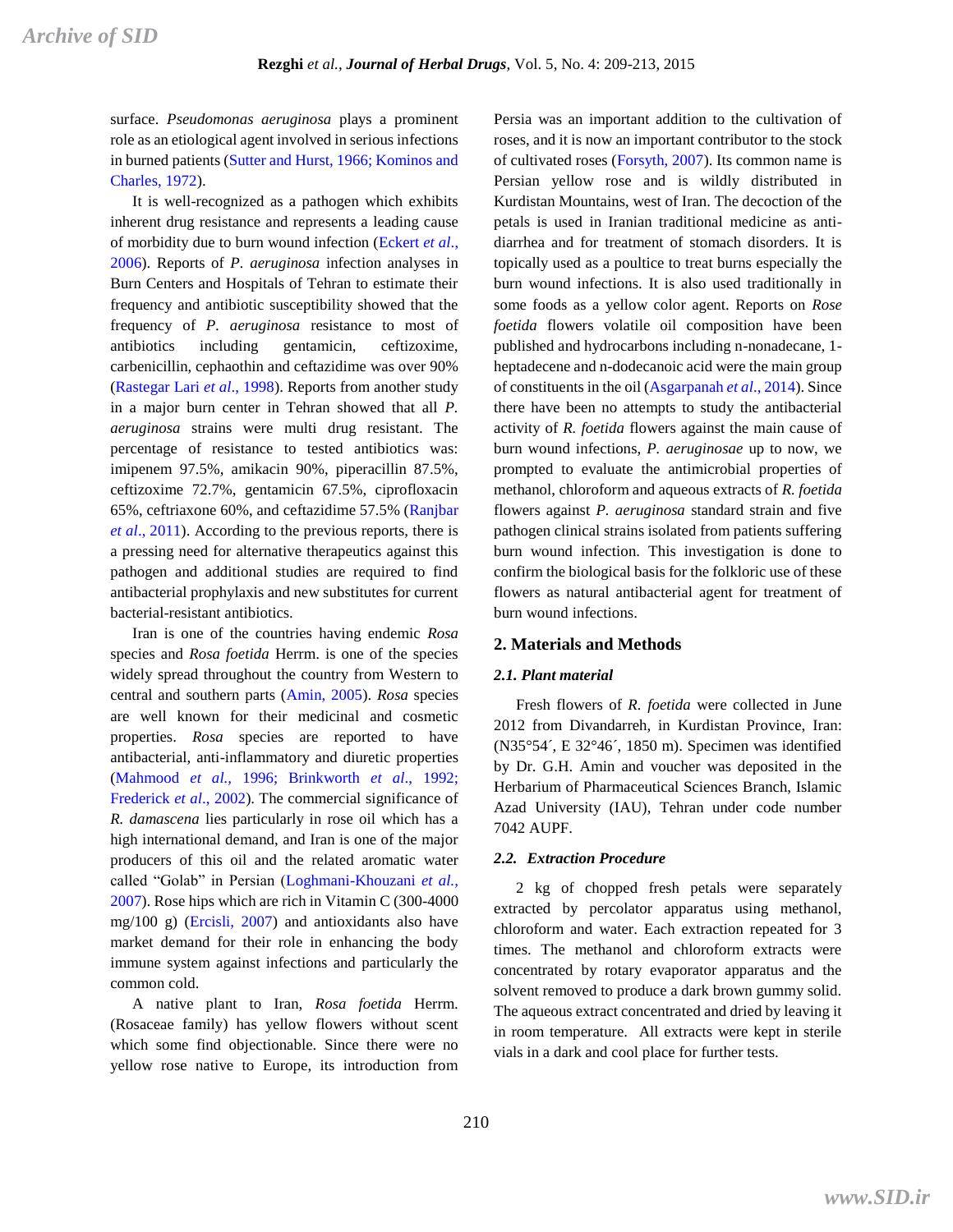|                                                                                                   |                       |     |                          |  |                          | Diameter of zone of inhibition (mm)    |  |                                       |  |                       |                                |  |  |                                 |                          |      |
|---------------------------------------------------------------------------------------------------|-----------------------|-----|--------------------------|--|--------------------------|----------------------------------------|--|---------------------------------------|--|-----------------------|--------------------------------|--|--|---------------------------------|--------------------------|------|
|                                                                                                   | <b>MTE</b><br>(mg/ml) |     |                          |  | <b>ATE</b><br>(mg/ml)    |                                        |  |                                       |  | <b>CTE</b><br>(mg/ml) |                                |  |  | Imi./Cil.<br>$(8/8 \,\mu g/ml)$ |                          |      |
|                                                                                                   | 1000                  | 500 | 250 125 62.5             |  |                          | 1000 500                               |  | 250                                   |  |                       | 125 62.5 1000 500 250 125 62.5 |  |  |                                 |                          |      |
| <i>P. aeruginosa</i> <sup>b</sup> 20.6 18.6 16.0 13.8 10.3 20.3 19.5 17.6 14.3 10.1 13.3 12.5 8.5 |                       |     |                          |  |                          |                                        |  |                                       |  |                       |                                |  |  |                                 | $\blacksquare$           | 15.6 |
| Sample $1c$                                                                                       |                       |     |                          |  | 20.0 18.1 15.5 13.0 10.1 | 20.8 19.3 17.3 13.5 9.5 13.0 12.3 10.0 |  |                                       |  |                       |                                |  |  | $\sim$ $-$                      | $\overline{\phantom{a}}$ | 17.3 |
| Sample 2                                                                                          |                       |     |                          |  | 21.3 19.5 17.0 15.8 12.0 | 20.8 19.0 16.8 14.0 11.1 12.3 8.6      |  |                                       |  |                       |                                |  |  |                                 |                          | 17.0 |
| Sample 3                                                                                          | 27.6                  |     |                          |  | 25.5 24.0 22.1 20.3      | 26.1 23.6 20.8 18.0 14.0 11.1 10.5 8.5 |  |                                       |  |                       |                                |  |  |                                 |                          | 13.2 |
| Sample 4                                                                                          |                       |     | 17.6 16.3 14.6 12.8 10.8 |  |                          |                                        |  | 19.5 17.1 15.8 13.0 11.6 10.5 9.6 8.1 |  |                       |                                |  |  |                                 |                          | 14.3 |
| Sample 5                                                                                          |                       |     |                          |  | 21.6 19.3 16.1 13.8 10.0 | 21.5 19.3 16.3 13.6 10.0 10.0 8.3      |  |                                       |  |                       |                                |  |  |                                 |                          | 17.4 |

**Table1.** The inhibition zone diameter of *Rosa foetida* flowers extractsª.

ªZone of inhibition, including the diameter of the well (6mm); mean value of three independent experiments.

MTE=Methanol total extract; ATE=Aqueous total extract; CTE=Chloroform total extract

Imi./Cil.=Imipenem/Cilastatin

<sup>b</sup>Standard *P. aeruginosa* strains

<sup>c</sup>Samples 1-5 are 5 different clinical isolates of *P. aeruginosa*

#### *2.3. Test Organisms*

One Gram-negative bacterium *Pseudomonas aeruginosa* (PTCC25823) obtained from Persian type culture collection (PTCC) of Iranian Research Organization for Science and Technology accompany with five clinical pathogen *P. aeruginosa* strains isolated from the patients suffering burn wound infections taken for this study.

#### *2.4. Antibacterial activity*

Antibacterial activities of *R. foetida* flowers extracts of were investigated against 6 bacterial strains by the cup plate method (Fazly-Bazzaz *et al*., 2005). An overnight bacterial culture equal to 0.5 McFarland standard (1.5 x 108 CFU/ml) was used to culture on Muller-Hinton agar plates. The wells were made on agar plates with 5mm diameter. 1000, 500, 250, 125 and 62.5 mg of the each extract were separately dissolved in 1 ml water (for aqueous extract) and DMSO 10% (for methanol and chloroform extracts) and then filtered and 80 μl of each solution was added to each well. Imipenem/Cilastatin (8/8 mg/ml) was used as positive control for tested microorganisms. 80 μl of DMSO 10% served as

negative control. The plates incubated at37ºC for 24h. The diameter of zone of inhibitions was detected in each plate. The experiments carried out 3 times and the results were presented as mean±SD.

#### *2.5. Minimum Inhibitory Concentration (MIC)*

After confirmation the antibacterial activity in the extracts MIC of each was determine by testing 10 concentrations of the extracts against sensitive tested bacteria by the micro plate dilution method. The reconstituted extracts were separately diluted to give concentrations of 500 mg/ml, 250 mg/ml, 125 mg/ml, 62.5 mg/ml, 31.25 mg/ml, 15.62 mg/ml, 7.81 mg/ml, 3.90 mg/ml, 1.95 mg/ml and 0.97 mg/ml. The lowest concentration of the extract that could inhibit the bacterial growth was considered as MIC (Mehregan *et al.*, 2008). As the same, Imipenem/Cilastatin and DMSO 10% were used as positive and negative controls, respectively.

#### **3. Results and discussion**

According to Table 1, all *R. foetida* extracts had inhibition effect on the growth of *P. aeroginosa* among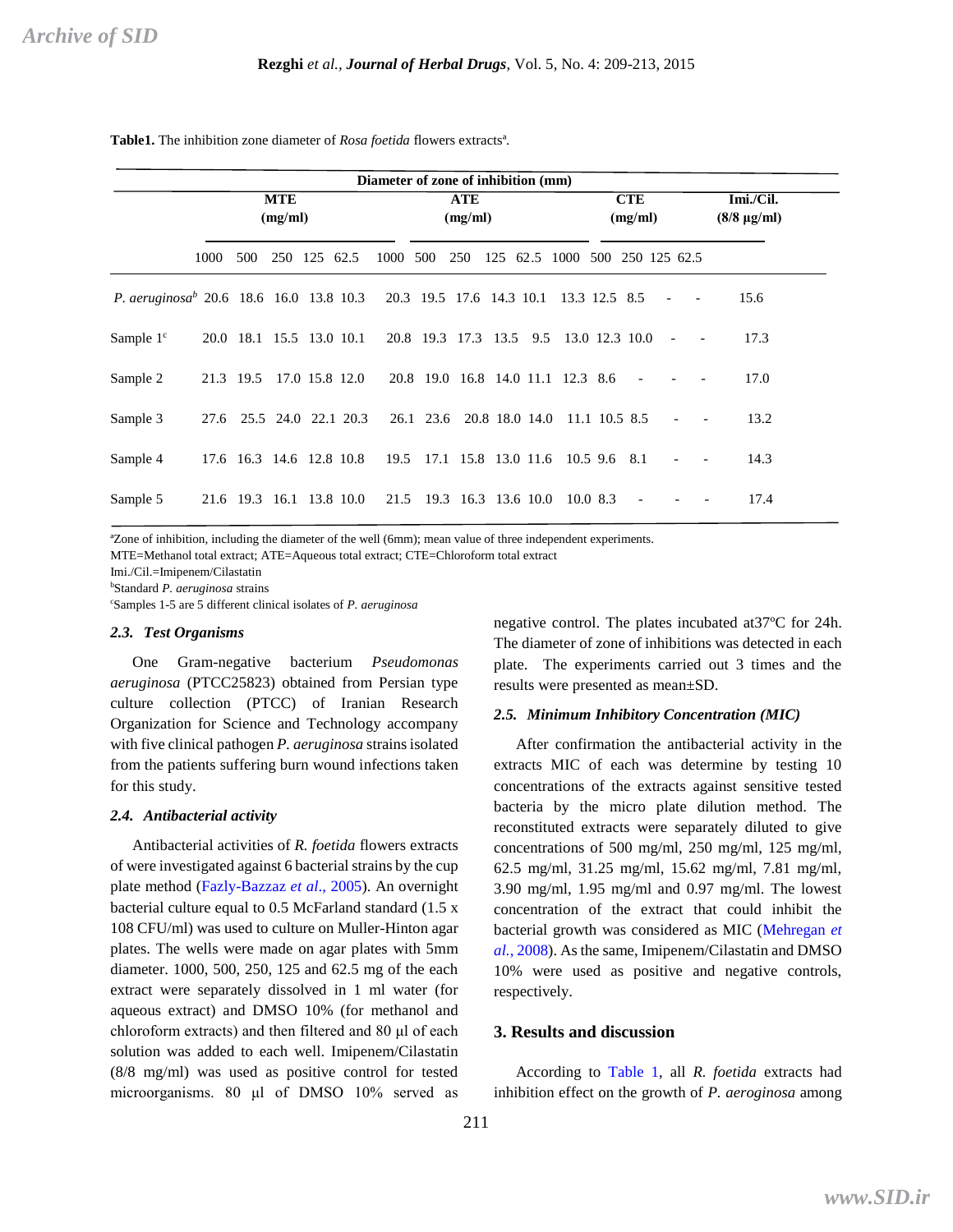which the aqueous and methanol extracts exhibited significant activities. Observed antibacterial activity by 125 mg/ml concentrations of methanol and aqueous extracts were somehow equal to the antibacterial activity of the standard drug Imipenem/Cilastatin (8/8 mg/ml). MIC values of the extracts determined and as the *Tab. 2* the lowest MIC values observed by methanol and aqueous extracts.

Occurrence of bacterial infections especially infections caused by *P. aeruginosa* in skin burns is a serious problem. Regarding to development of antibacterial drug resistance of pathogen *P. aeruginosa* and side effects exhibited by the drugs used for skin burn infections, there is a great demand alternative and effective chemotherapeutic agents. Use of medicinal herbs in the treatment of *P. aeruginosa* infections is an old practice in many parts of the world. Plants contain a spectrum of secondary metabolites that their importance as antimicrobial agents against this bacterial strain has been emphasized by several works.

As the flowers of the native species *R. foetida* is used traditionally as a disinfectant and antibacterial agent in dermatitis, skin disorders and especially in skin burn wounds, we prompted to evaluate the antibacterial activities of methanol, aqueous and chloroform extracts of the flowers against the standard *P. aeruginosa* strain and five pathogenic strains isolated from different patients suffered skin burn wounds. All the extracts had inhibition activity on the growth of all six studied strains among which the methanol and aqueous ones with dose of 125 mg/ml had the most significant effects by the same inhibition zone diameters to those of the standard drug. The MIC values were also determined as the same.

As the results, it is concluded that the flowers possess polar constituent which were extracted in aqueous and methanol solvents. It is confirmed by weak antibacterial activity observed by chloroform extract against all studied *P. aeruginosa* strains. This extract contained non/semi polar compounds which had low antimicrobial activity in this study.

Phytobiological evaluations of *Rosa* species have found that the most possess moderate to strong antibacterial activities against human pathogenic bacterial strains including *P. aeruginosa* (Tambekar and Mankar, 2006) and colorful petals including red, yellow and orange ones possess natural resistance to microbial attack. (Zhang *et al*., 2011). Literature survey revealed that these properties were maybe due to complex

mixtures of polar organic compounds especially the flavonoids (Velioglu and Mazza, 1991) and lack of violet, yellow or red flowers in some *Rosa* species was due to the absence of these compounds (Katsumoto *et al*., 2007).

**Table 2.** Minimum inhibitory concentration (MIC) of *Rosa foetida* flowers extractsª.

|                            |              |                | MIC (mg/ml) |  |
|----------------------------|--------------|----------------|-------------|--|
|                            | <b>MTE</b>   | $\mathbf{ATE}$ | CTE         |  |
| P. aeruginosa <sup>b</sup> | 62.5         | 62.5           | 500         |  |
| Sample $1c$                | 62.5         | 125            | 250         |  |
| Sample 2                   | 31.25        | 31.25          | 500         |  |
| Sample 3                   | 31.25        | 31.25          | 500         |  |
| Sample 4                   | 62.5         | 31.25          | 500         |  |
| Sample 5                   | 62.5         | 62.5           | 1000        |  |
| 0.1.11.1.1                 | $\mathbf{H}$ | $\cdots$       |             |  |

ªAll determinations were done in triplicate. MTE=Methanol total extract; ATE=Aqueous total extract; CTE=Chloroform total extract Imi./Cil.=Imipenem/Cilastatin

<sup>b</sup>Standard *P. aeruginosa* strains

<sup>c</sup>Samples 1-5 are 5 different clinical isolates of *P. aeruginosa*

#### **4. Conclusion**

Results show that *R. foetida* possess reliable antibacterial activities against the main cause of skin burn wounds infections, *P. aeruginosa* (the standard and pathogenic strains). This plant could be a good choice for further invivo biological investigations especially on the infectious skin burns and future phytochemical studies, identification and structure elucidation of the responsible compounds is suggested.

#### **5. Acknowledgments**

Supports from Pharmaceutical Sciences Branch, Islamic Azad University (IAU) is gratefully acknowledged.

#### **6. References**

- Weinstein, R.A., Mayhall, C.G. 2003. The Epidemiology of Burn Wound Infections: Then and Now. *Clin Infect Dis*., 37 (4): 543-550.
- Sutter, V.L., Hurst, V. 1966. Sources of *Pseudomonas aeruginosa* Infection in burns: Study of wound and rectal cultures with phage typing. *Annal Surg*., 163(4): 597-602.
- Kominos, S.D., Charles, E. 1972. Mode of transmission of *Pseudomonas aeruginosa* in a burn unit and an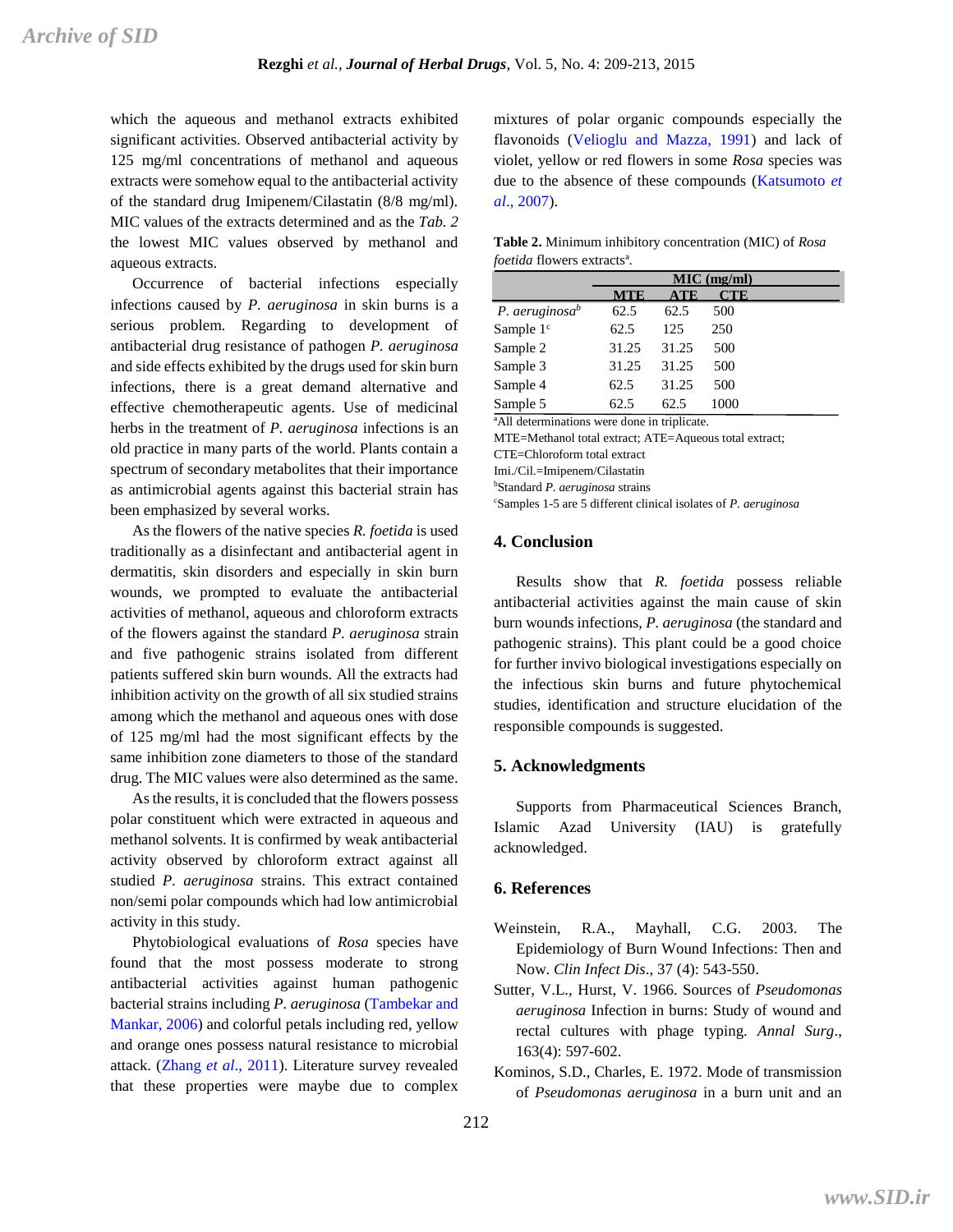intensive care unit in a general hospital. *Appl Environ Microbiol*., 23(2): 309-312.

- Eckert, R., Brady, K.M., Greenberg, E.P., Qi, F., Yarbrough, D.K., He, J., McHardy, I., Anderson, M.H., Shi, W. 2006. Enhancement of antimicrobial activity against *Pseudomonas aeruginosa* by coadministration of G10KHc and Tobramycin. *Antimicrob Agents Chemother*., 50(11): 3833-3838.
- Rastegar Lari, A., Bahrami Honar, H., Alaghehbandan, R. 1998*. Pseudomonas* infections in Tohid Burn Center, Iran. *Burns*., 24(7): 637-641.
- Ranjbar, R., Owlia, P., Saderi, H., Mansouri, S., Jonaidi-Jafari, N., Izadi, M., Farshad, S., Arjomandzadegan, M. 2011. Characterization of *Pseudomonas aeruginosa* strains isolated from burned patients hospitalized in a major burn center in Tehran, Iran. *Acta Med Iran*., 49(10): 675-679.
- Amin, G. 2005. *Popular Medicinal Plants of Iran*. Tehran University of Medical Sciences Publishing. Tehran, Iran, pp 232.
- Mahmood, N., Piacente, S., Pizza, C., Burke, A., Khan, A.I., Hay, A.J. 1996. The anti-HIV activity and mechanisms of action of pure compounds isolated from *Rosa damascena*. Biochem. Biophys. *Res*. *Comm*., 229: 73-79.
- Brinkworth, R.I., Stoermer, M.J., Fairlie, D.P. 1992. Flavones are inhibitors of HIV-1 protease. *Biochem. Biophys. Res. Comm*., 188: 631-637.
- Frederick, C., Wagner, A., Morvillo, N. 2002. Randomly amplified polymorphic and DNA (RAPD) analysis of the musk roses (*Rosa moschata*). *Prac. Fla. State Hort. Soc*., 115: 117-119.
- Loghmani-Khouzani, H., SabziFini, O., Safari, J. 2007. Essential oil composition of *Rosa damascena* Mill cultivated in central Iran. *ScientiaIranica*., 14(4): 316-319.
- Ercisli, S. 2007. Chemical composition of fruits in some *Rose* (*Rosa* spp.) species. *Food Chem*., 104: 379- 384.
- Forsyth, H.K. 2007. *The Constant Gardener: A Botanical Bible*. The Miegunyah Press. Carlton, Australia, pp 150.
- Asgarpanah, J., Ziarati, P., Safialdinardebily, M. 2014. The volatile oil composition of *Rosa foetida* Herrm. flowers growing wild in Kurdistan province (Iran). *J. Essent Oil Bear Plants.*, 17 (1): 169 – 172.
- Fazly-Bazzaz, B.S., Khajehkaramadin, M., Shokooheizadeh, H.R. 2005. Antibacterial activity

of *Rheum ribes* extract obtained from various plant parts against clinical isolates of Gram-negative pathogens. *Iran J Pharm Res*., 2: 87-91.

- Mehregan, H., Mojab, F., Pakdaman, S.H., Poursaeed, M. 2008. Antibacterial activity of *Thymus pubescence* methanolic extract. *Iran J Pharm Res*., 7(4): 291-295.
- Tambekar, D.H., Mankar, S.S. 2006. Studies on antimicrobial spectrum of *Rose* petals against bacterial pathogens. *Asian J Microbiol Biotechnol Environ Sci*., 8(2): 367-372.
- Zhang, W., Abdel-Rahman, F.H., Saleh, M.A. 2011. Natural resistance of rose petals to microbial attack. *J Environ Sci Health B*., 46(5): 381-393.
- Velioglu, Y.S., Mazza, G. 1991. Characterization of flavonoids in petals of *Rosa damascena* by HPLC and spectral analysis. *J Agric Food Chem*., 39 (3): 463–467.
- Katsumoto, Y., Fukuchi-Mizutani, M., Fukui, Y., Brugliera, F., Holton, T.A., Karan, M., Nakamura, N., Yonekura-Sakakibara, K., Togami, J., Pigeaire, A., Tao, G.Q., Nehra, N.S., Lu, C.Y., Dyson, B.K., Tsuda, S., Ashikari, T., Kusumi, T., Mason, J.G., Tanaka, Y. 2007. Engineering of the *Rose* Flavonoid Biosynthetic Pathway Successfully Generated Blue-Hued Flowers Accumulating Delphinidin. *Plant Cell Physiol*., 48(11): 1589-1600.